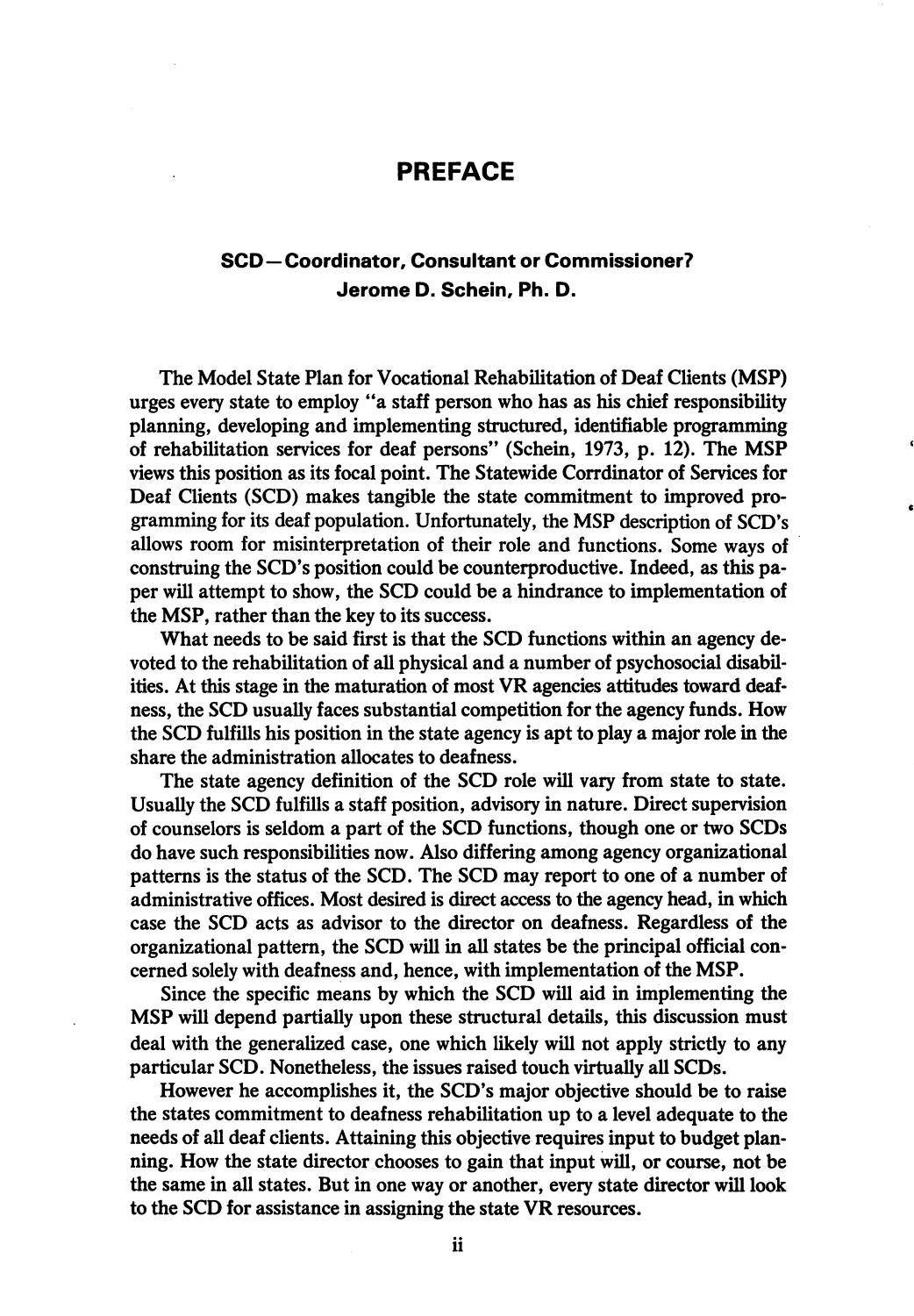To fulfill his role in planning, the SCD must be knowledgeable about the budgetary process, the state priorities, and the needs and desires of the deaf community. With respect to preparation of the state VR budget, the SCD must be aware of the time lines for its construction. State agency budgets are pre pared two and three years in advance. Many persons outside the VR agency are involved; e.g., the governor, key legislators, various fiscal agents. To be effec tive the SCD should be able to adopt a longrange view, as well as to react to short-range condtions and the objectives of numerous state organs. Justifica tion of budget requests must be in terms persuasive to the readers inside and outside the VR agency.

The SCD may not necessarily be asked to contribute to the budget in dol lars and cents. The administrator more likely will ask for estimates of clients to be served and of facilities needed. The fact that the SCD does not respond in monetary terms does not alter the contribution to budget planning. Every counselor, every service has an equivalent dollar representation. Whether or not the SCD makes the translation of needs to dollars is unimportant. What is critical is that the state expressed commitment to deafness rehabilitation be matched by its budget allocation.

Achieving the desired support for deaf clients will depend, in the long run, on good information properly presented. Planning should not be the victim of emotionalism. The SCD advocates improved services for deaf clients, but these improvements occur in the context of an agency serving all handicapped per sons. A reasoned approach—one which recognizes the agency mandate to serve handicaps other than deafness—will be most successful. To say this does not imply that the SCD should be shy and retiring. Not at all. The extent of aggres siveness, however, must be balanced against arousing the antagonism of col leagues and administrators.

Recognizing the needs of other disabilities can help the SCD in gaining parity for the deaf clients. The SCD influences agency policy; he does not direct it. Therefore, he must have the confidence of the state administrator and the sup port of his colleagues on the staff.

It can also be said that the SCD influence will be no greater than the strength that the deaf community permits. To the state administrator, the SCD will like ly be the deaf community representative. As a repesentative, the SCD can pro vide information about the deaf community needs and desires. In conference with the state administrator, the SCD reflects the probable reactions of the deaf community to changes in agency policies.

To truly represent the deaf community, the SCD needs to be known by and thoroughly familiar with deaf people in the state. The SCD must expect to spend time meeting with his constituency, attending conventions, talking with lead ers in the group. The deaf community, as is true of most groups of individuals, has many factions. On a particular issue, more than one point of view will ex ist. The SCD must be skillful in recommending a decision to the state agency which will best further the deaf community interests. A tender skin or a boor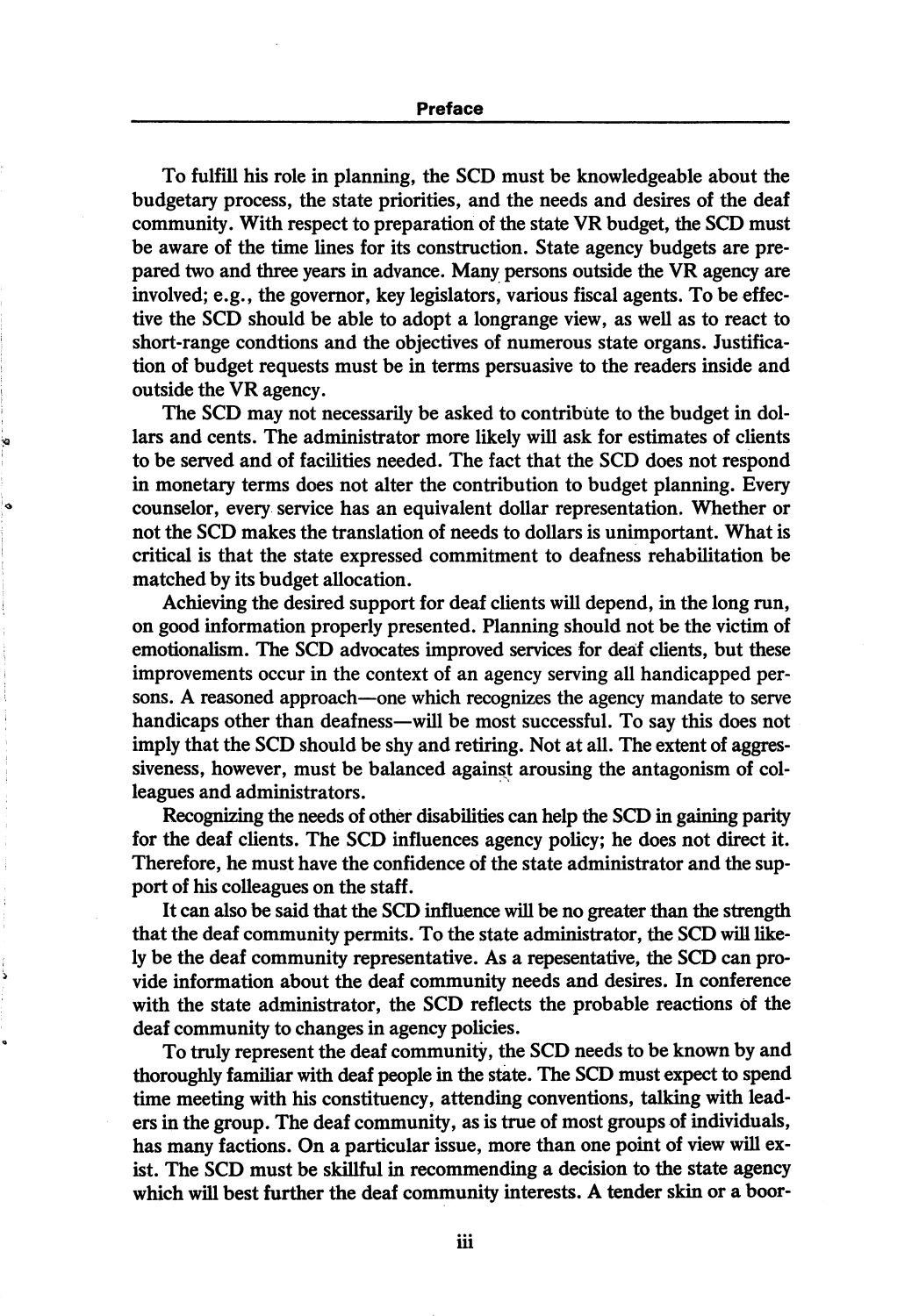ish manner will ill become the SCD. Deftness in avoiding confrontation with, and eloquence in communicating the agency policies to, deaf people are the hall marks of the successful SCD.

Not only to the agency and the deaf community, but also to the general pub lic, the SCD will represent deaf people. The SCD needs to know, then, what he does not know. The SCD should be an expert on sources of information about deafness. He should not expect to have all the answers. Modesty in "speaking for" deaf people will be appreciated by the general public and the deaf comumnity, even if the SCD happens to be deaf.

Staying in touch with the deaf community will entail meetings at nights and on weekends. The SCD should not, however, consider himself as needing to work a seven-day week. Such a view of the SCD demeans the deaf community. Deafness is a severe disability, but those who are deaf are not incompetent. They need vigorous support, not paternalism. The SCD superiors will certainly adjust the working schedule to provide the necessary freedom to meet at odd hours, as well as the time off for rest and relaxation. When the SCD is deaf, the scheduling problem becomes complicated. The deaf SCDs should assure them selves of time free from the cares of the office. They may occasionally explain to their deaf friends (as well as reminding themselves) that relief from workday problems is essential to good health.

Á

The manner in which the SCD comports himself reflects on the deaf com munity. Since serving deaf clients is his job, the SCD naturally has a full-time concern about deafness. An pverconcem, however, would imply that deaf peo ple lacked the capacity for self care. The example the SCD would be setting is of a weak, dependent constituency requiring custodial care, rather than that of a capable, industrious group of people fully cognizant of its own needs and de sires, requiring only liaison with government officials to achieve the goals it set for itself. The SCD must remain aware that deaf persons, individually and col lectively, accurately perceive their own conditions. The function of the SCD is to assist, to facilitate, to communicate, and to serve the deaf community and the VR agency in expediting the work of concern to both.

In the title SCD does the "C" stand for Consultant, Coordinator or Com missioner? The last alternative is a joke, of course. The SCD does not head an agency. He represents a program. Perhaps an occasional SCD in his enthusiasm, forgets his true role and conducts himself like a commissioner. But even com missioners report to others. The SCD simply needs to be reminded of his inter dependent status within the VR agency.

As a consultant, the SCD is the agency "answer man", the person to whom others turn for information and advice. The role is sufficiently demanding not to make added responsibilities attractive.

The SCD may have coordinating functions along with consulting duties. A coordinator facilitates the work of other divisions of his agency and of other agencies. He strives to minimize duplication and conflict, to increase commu nication between the agency and the deaf community, to strengthen the ser